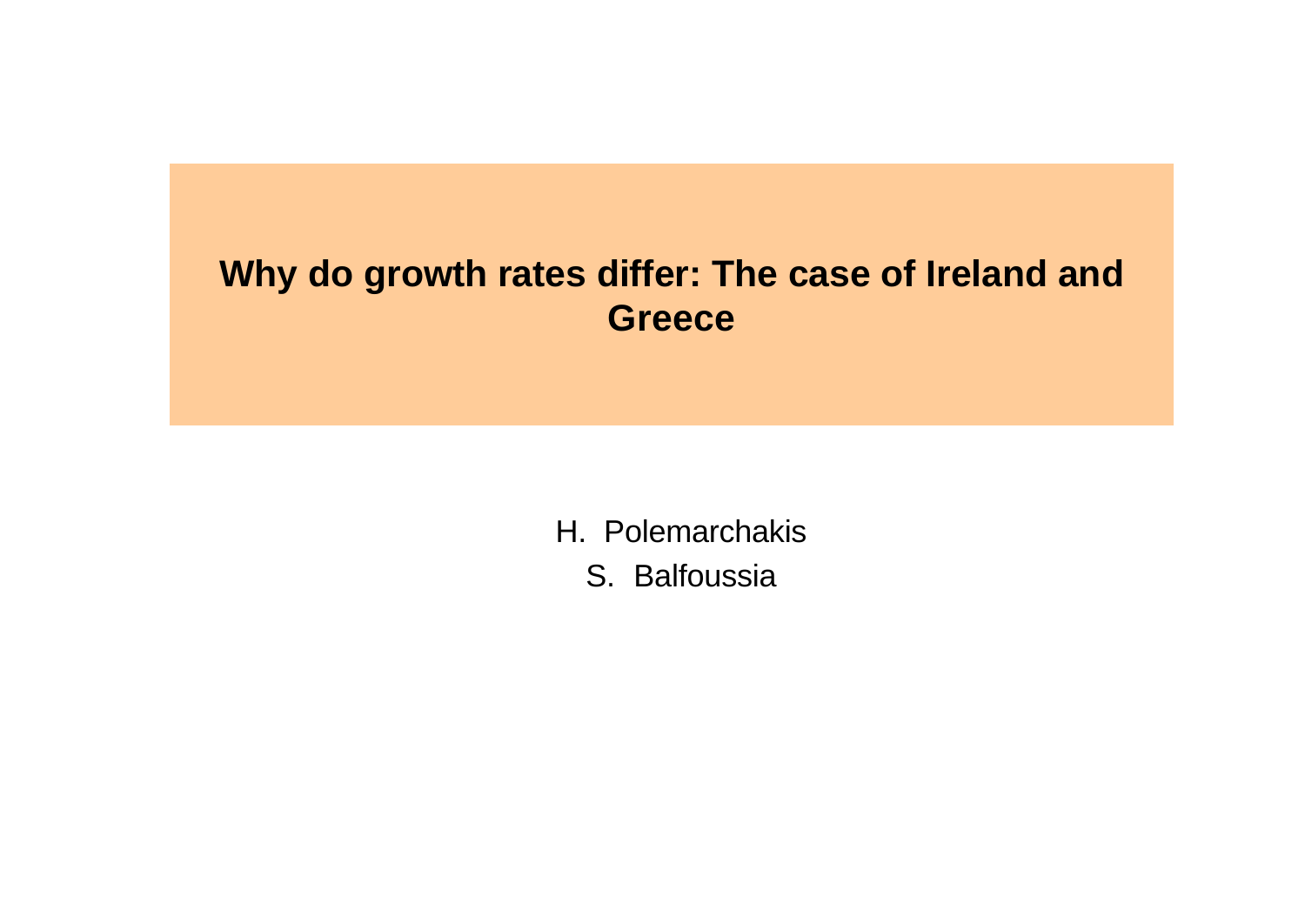## Ingredients of growth

- Physical Capital
- Human Capital
- Productivity
- Labour Utilization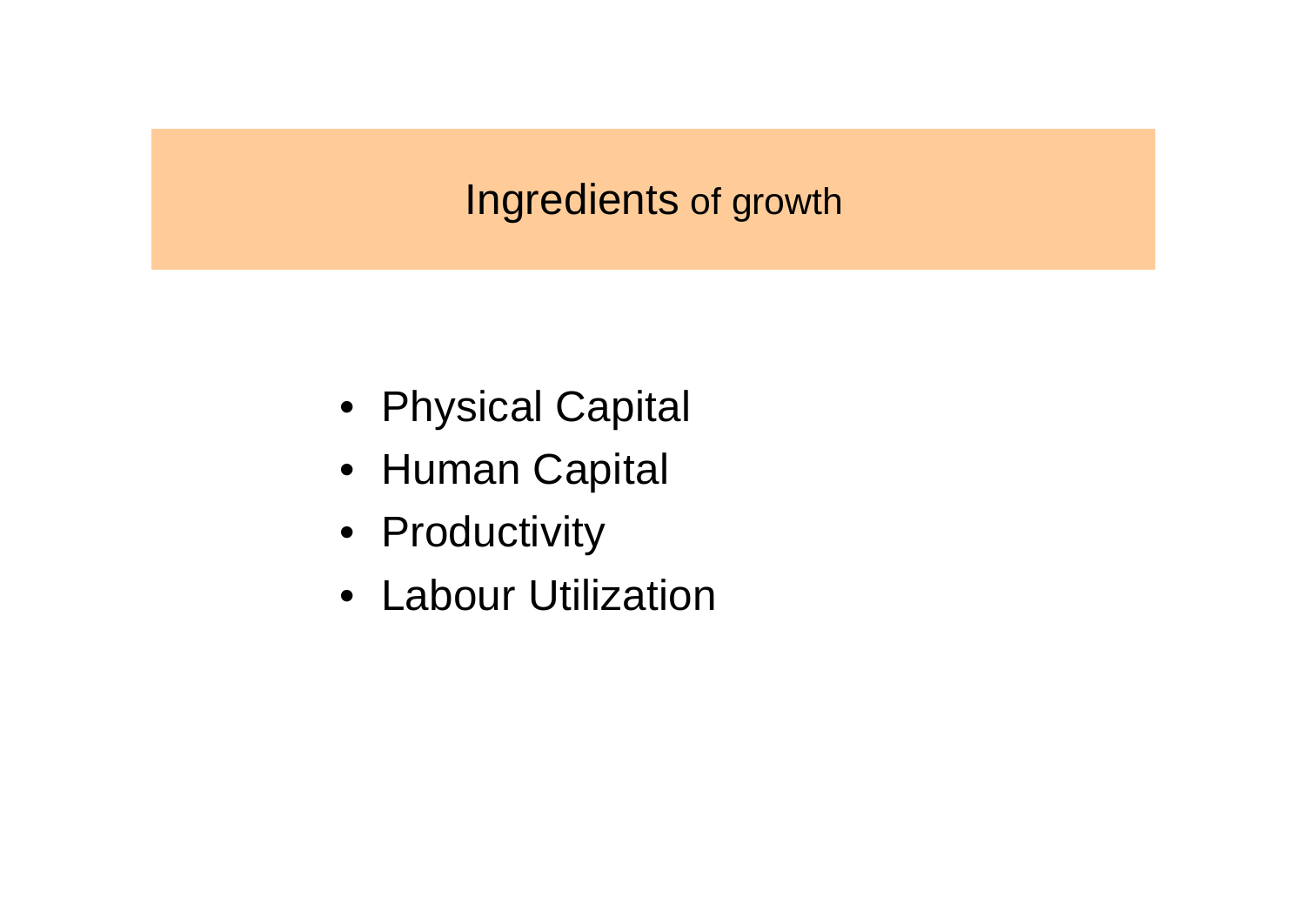#### **GDP index**

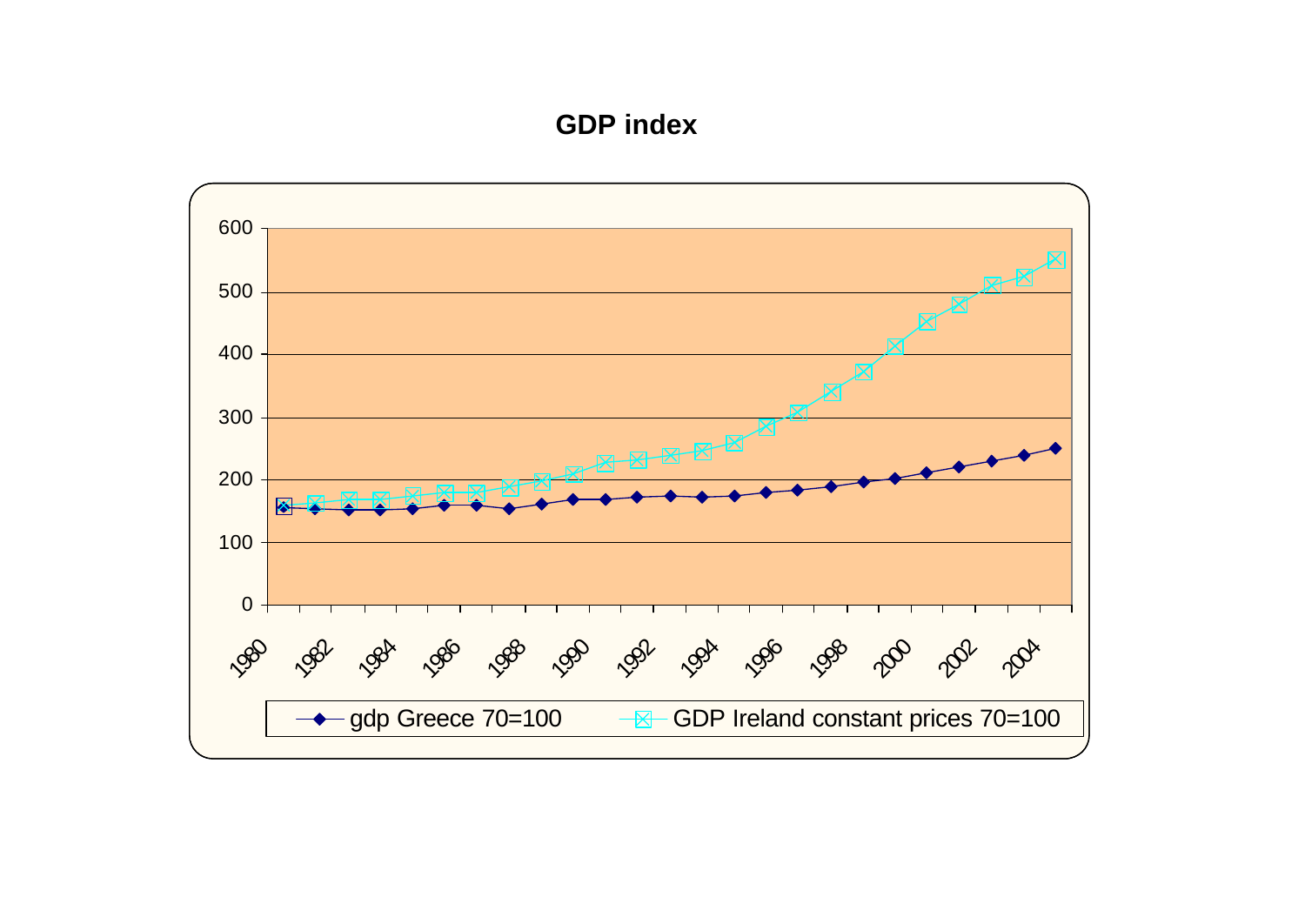**GDP per capita rate of growth**

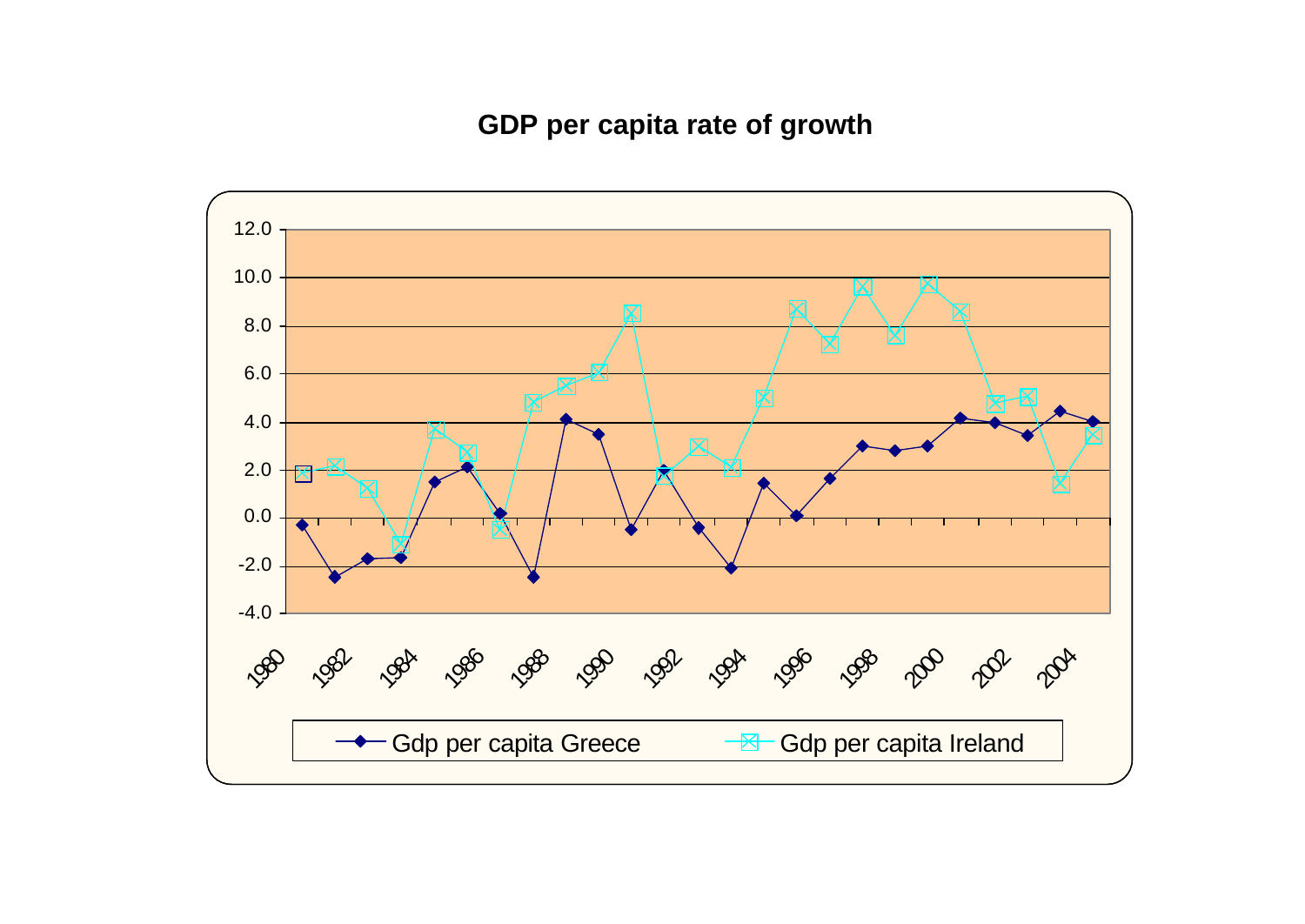**Investment as % of GDP**

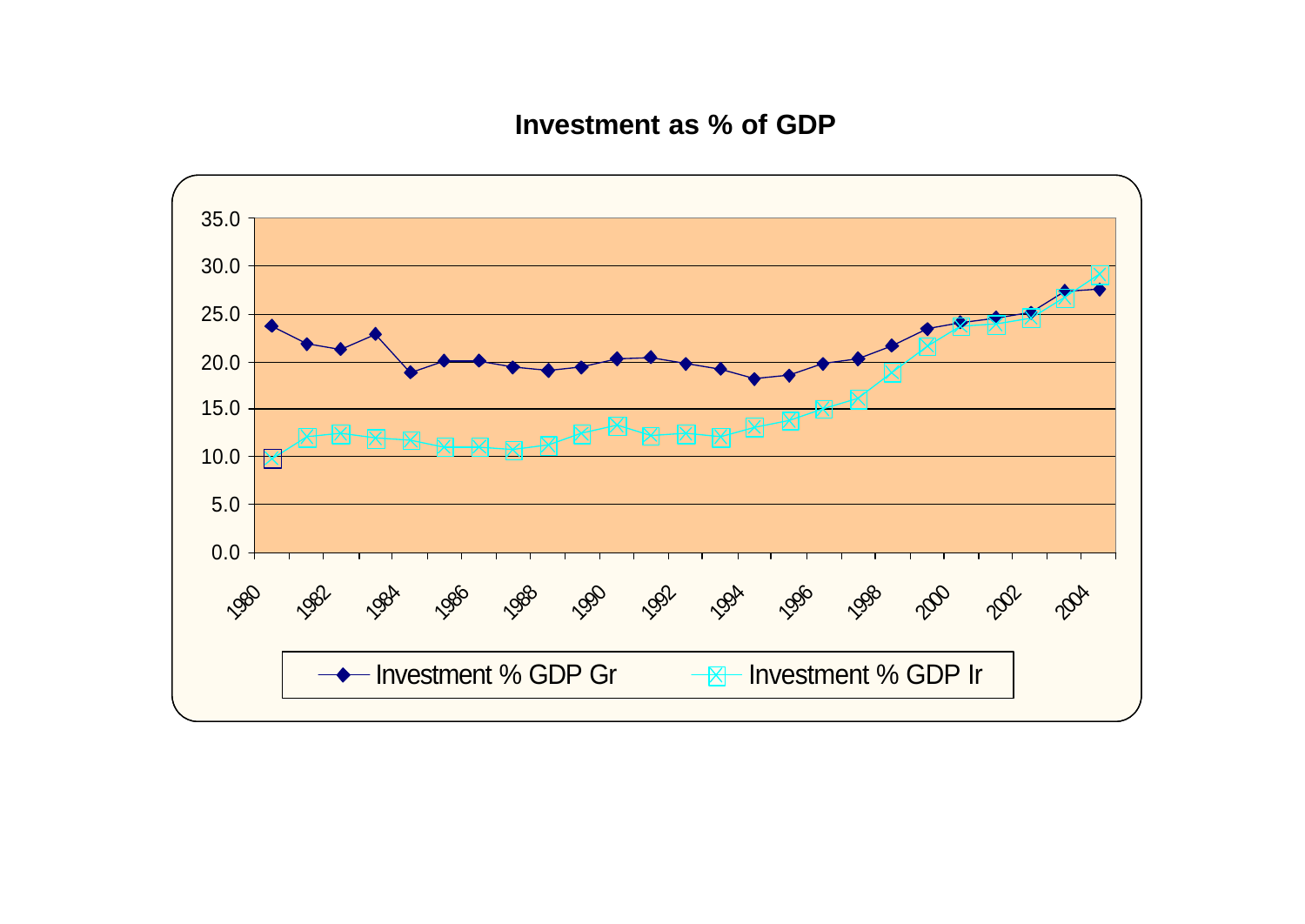#### **Trends in educational attainment of the 25 to 64 years old population (1991-2002) Percentage that has attained upper secondary non-tertiary and tertiary education**

|                |                                                     | 1991 | 1995 | 1998 | 1999 | 2000 | 2001 | 2002 |
|----------------|-----------------------------------------------------|------|------|------|------|------|------|------|
| <b>Ireland</b> | Below upper secondary                               | 60   | 53   | 49   | 45   | 43   | 41   | 40   |
|                | Upper secondary and post-<br>secondary non-tertiary | 24   | 27   | 30   | 35   | 36   | 35   | 35   |
|                | <b>Tertiary education</b>                           | 16   | 20   | 21   | 20   | 22   | 24   | 25   |
|                |                                                     |      |      |      |      |      |      |      |
| <b>Greece</b>  | Below upper secondary                               | 64   | 57   | 53   | 50   | 49   | 49   | 47   |
|                | Upper secondary and post-<br>secondary non-tertiary | 24   | 25   | 31   | 32   | 33   | 34   | 35   |
|                | <b>Tertiary education</b>                           | 12   | 17   | 17   | 17   | 18   | 18.3 | 18.6 |
|                |                                                     |      |      |      |      |      |      |      |

Source: OECD Education at a glance 2004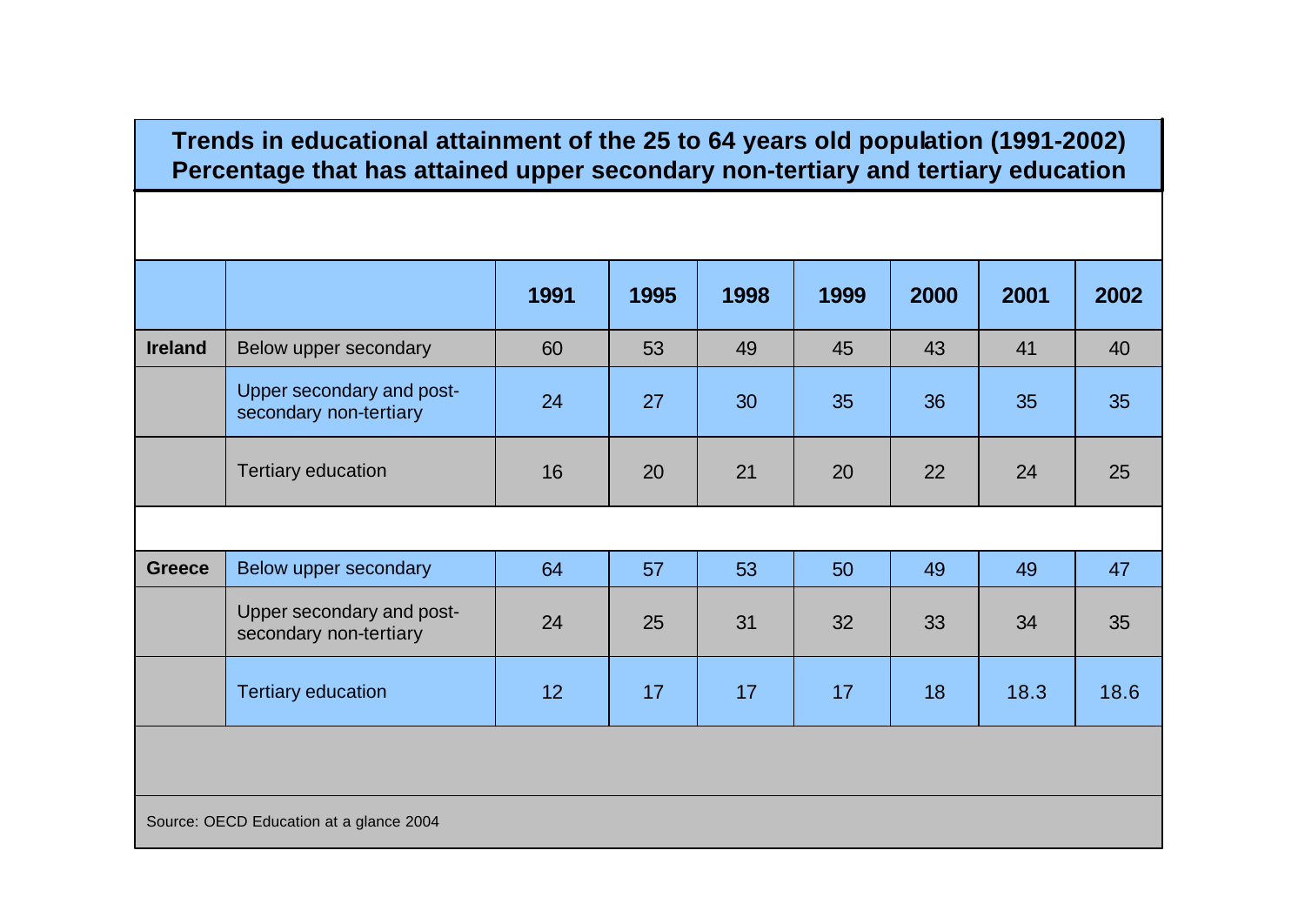| Rates of labour force participation by level of educational attainment<br>for the population 25 to 64 years of age |                                                                 |                                 |                                      |                            |  |  |
|--------------------------------------------------------------------------------------------------------------------|-----------------------------------------------------------------|---------------------------------|--------------------------------------|----------------------------|--|--|
| 1994                                                                                                               |                                                                 |                                 |                                      |                            |  |  |
|                                                                                                                    | Early childhood,<br>primary and<br>lower secondary<br>education | Upper<br>secondary<br>education | Non-university<br>tertiary education | University-level education |  |  |
|                                                                                                                    |                                                                 |                                 |                                      |                            |  |  |
| <b>Greece</b>                                                                                                      | 62                                                              | 67                              | 84                                   | 87                         |  |  |
| <b>Ireland</b>                                                                                                     | 58                                                              | 73                              | 85                                   | 89                         |  |  |
|                                                                                                                    | Source: OECD, Education at a glance, 1996                       |                                 |                                      |                            |  |  |
| 2002                                                                                                               |                                                                 |                                 |                                      |                            |  |  |
|                                                                                                                    | Less than<br>upper<br>secondary<br>education                    | Upper<br>secondary<br>education | <b>Tertiary education</b>            |                            |  |  |
| <b>Greece</b>                                                                                                      | 60.3                                                            | 72.6                            | 86.3                                 |                            |  |  |
| <b>Ireland</b>                                                                                                     | 60.5                                                            | 79.3                            | 88.2                                 |                            |  |  |
|                                                                                                                    |                                                                 |                                 |                                      |                            |  |  |
| Source: OECD, Employment outlook, 2003                                                                             |                                                                 |                                 |                                      |                            |  |  |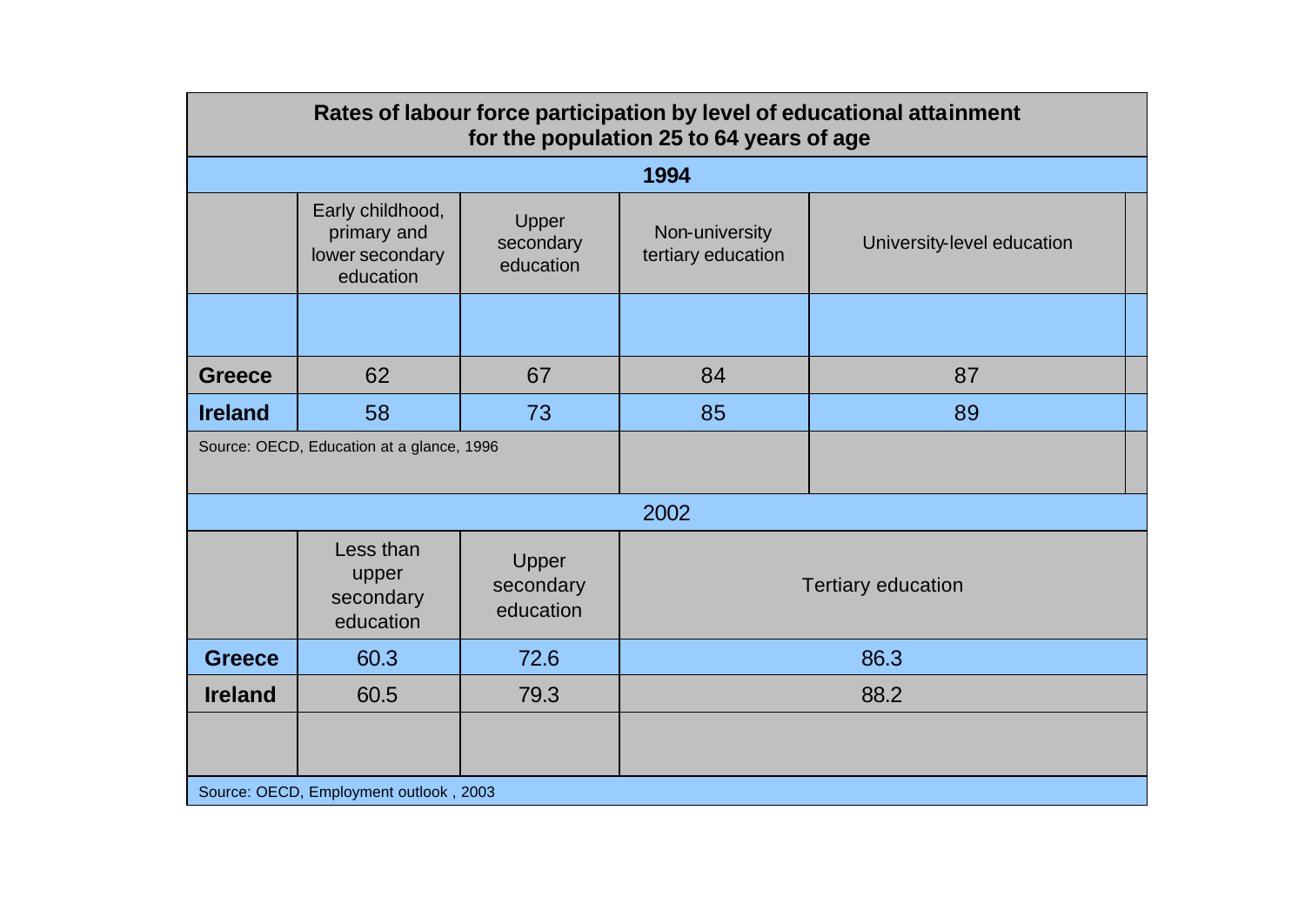### **Participation rates**

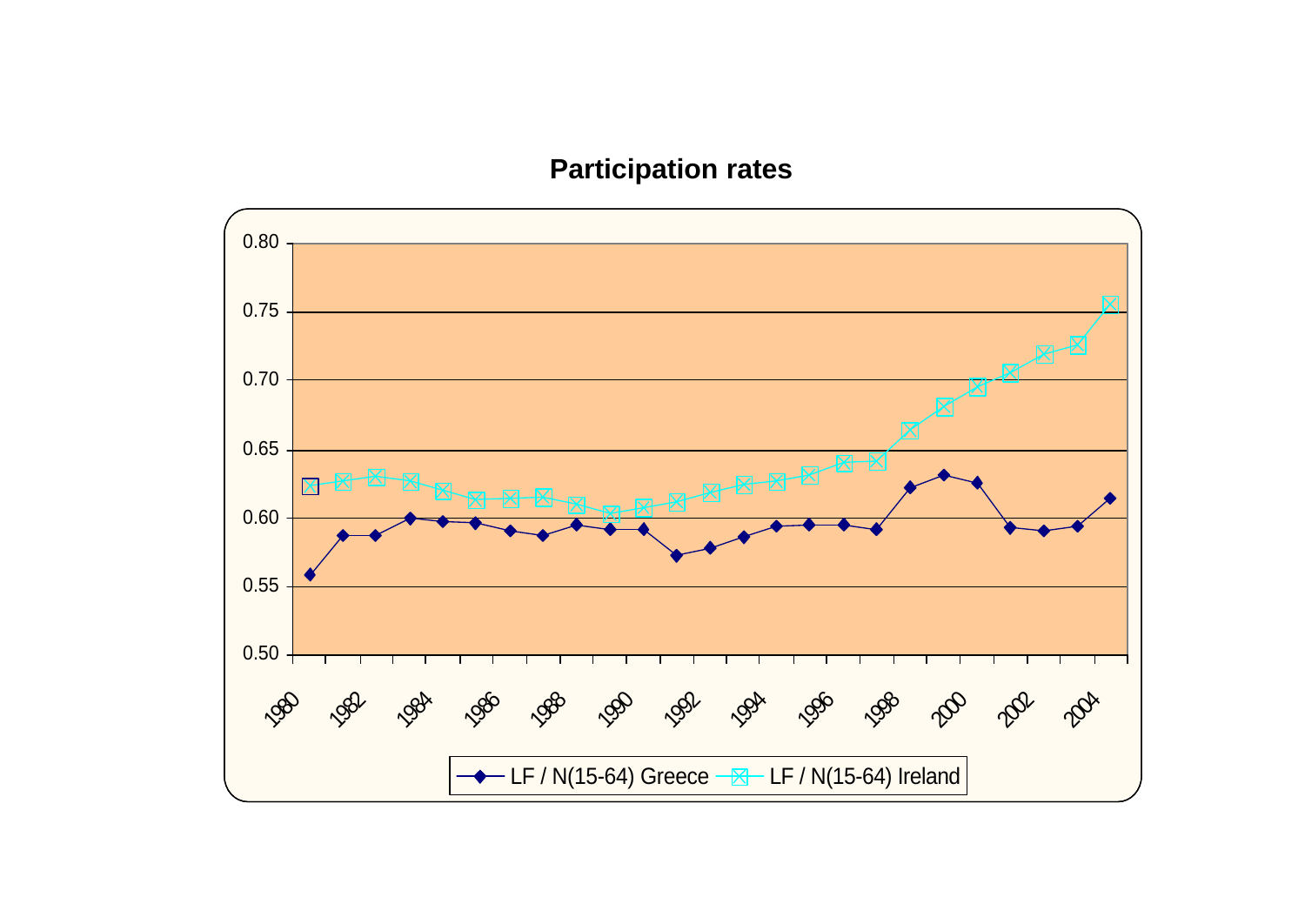**Inverse dependency rates**

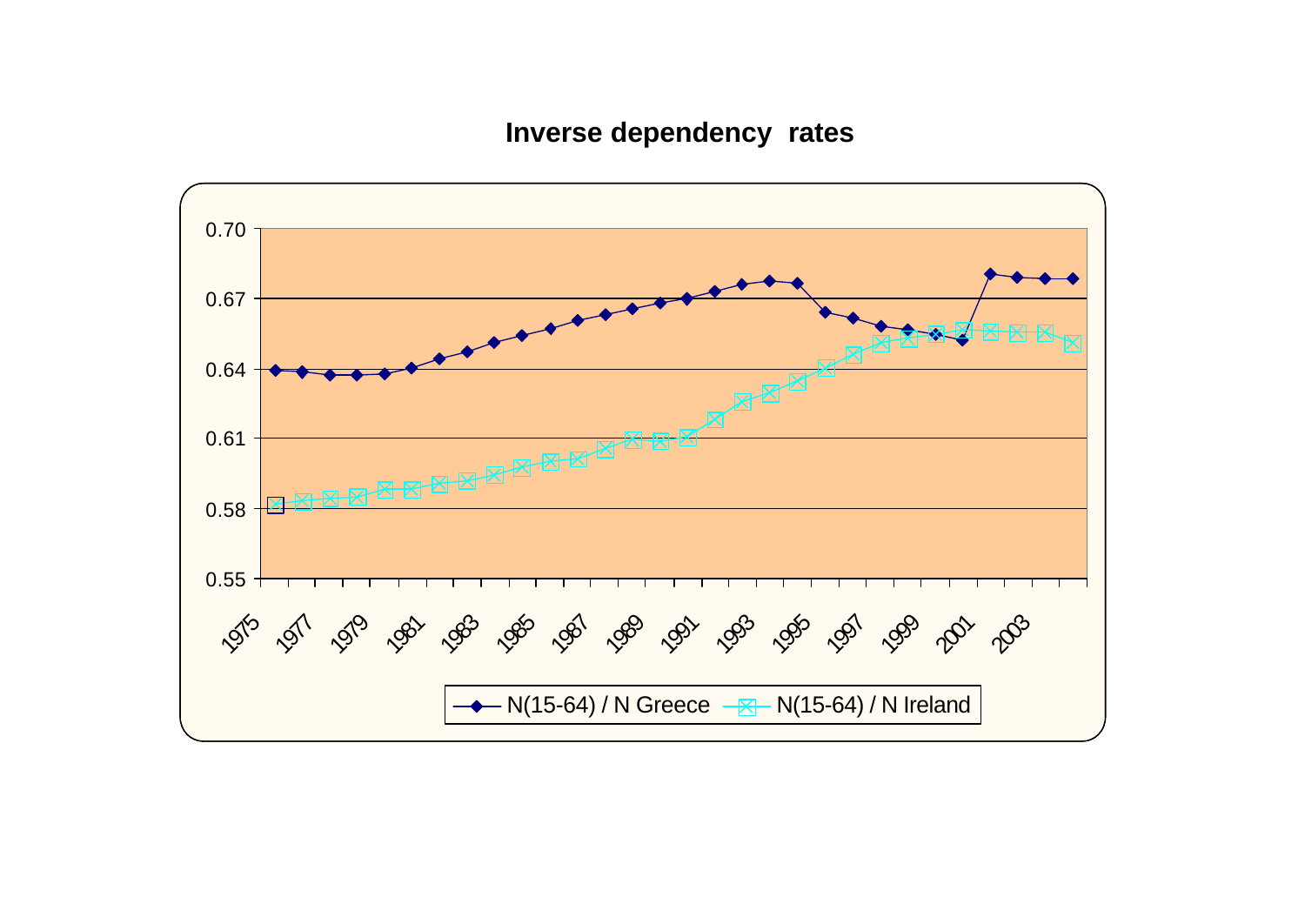| <b>Production Structure relative to USA</b> |                                           |       |       |  |  |  |  |
|---------------------------------------------|-------------------------------------------|-------|-------|--|--|--|--|
|                                             |                                           | 1991  | 2002  |  |  |  |  |
| <b>Greece</b>                               | <b>GDP per worker relative to USA</b>     | 0.450 | 0.429 |  |  |  |  |
|                                             | <b>Capital per worker relative to USA</b> | 0.628 | 0.586 |  |  |  |  |
|                                             | Human capital per worker relative to USA  | 0.792 | 0.849 |  |  |  |  |
|                                             | <b>Factor input relative to USA</b>       | 0.733 | 0.751 |  |  |  |  |
|                                             | <b>Productivity relative to USA</b>       | 0.614 | 0.572 |  |  |  |  |
|                                             |                                           |       |       |  |  |  |  |
| <b>Ireland</b>                              | <b>GDP per worker relative to USA</b>     | 0.700 | 0.904 |  |  |  |  |
|                                             | <b>Capital per worker relative to USA</b> | 0.636 | 0.849 |  |  |  |  |
|                                             | Human capital per worker relative to USA  | 0.821 | 0.882 |  |  |  |  |
|                                             | <b>Factor input relative to USA</b>       | 0.754 | 0.871 |  |  |  |  |
|                                             | <b>Productivity relative to USA</b>       | 0.929 | 1.038 |  |  |  |  |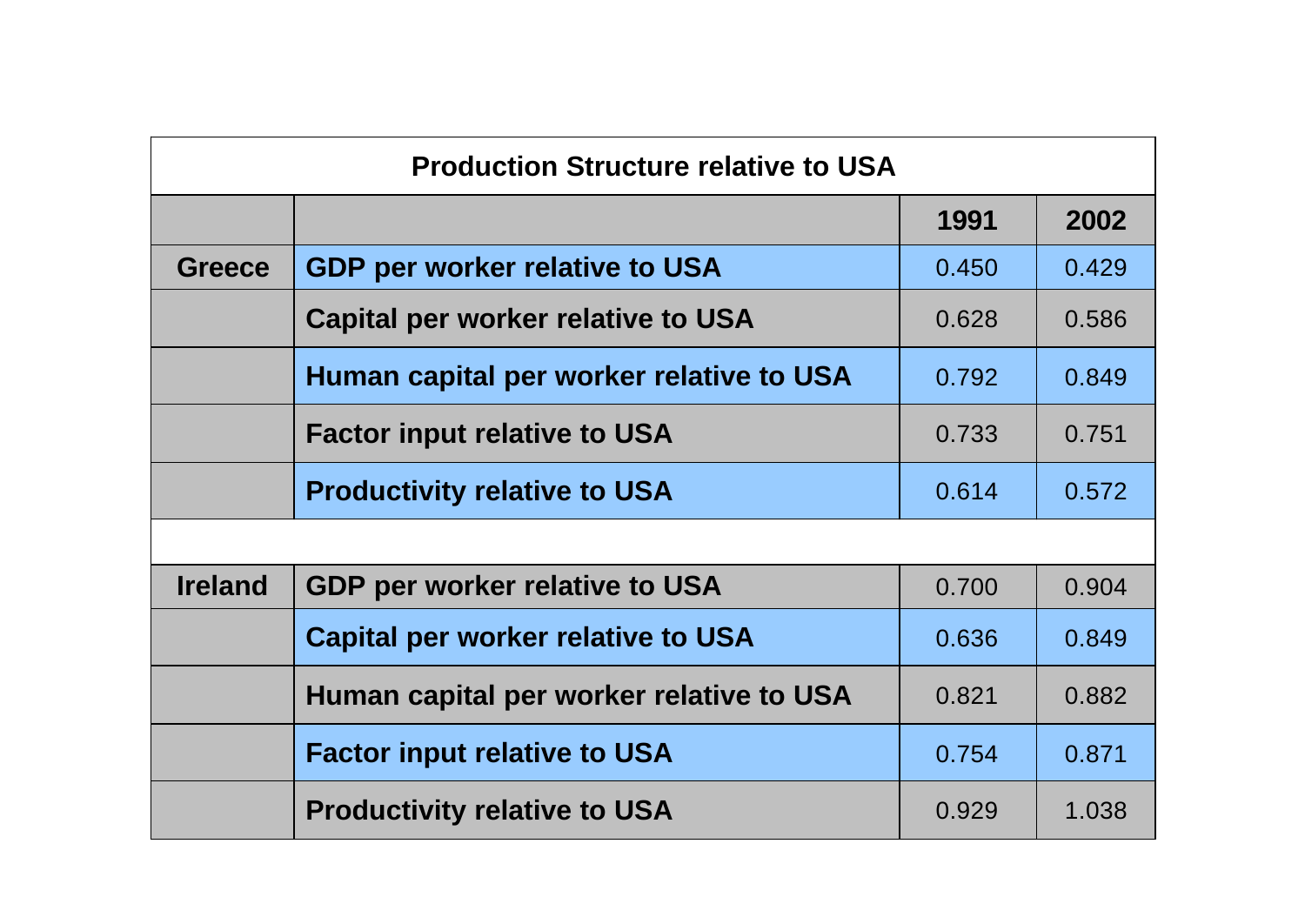| <b>Contributions to Growth</b> |                            |         |       |           |  |  |
|--------------------------------|----------------------------|---------|-------|-----------|--|--|
|                                |                            | 91-97   | 98-02 | 1991-2002 |  |  |
| <b>Greece</b>                  | Output growth (per capita) | 0.48    | 2.88  | 1.57      |  |  |
|                                | Physical capital growth    | 1.44    | 3.32  | 2.29      |  |  |
|                                | Human capital growth       | 1.20    | 0.58  | 0.92      |  |  |
|                                | <b>Factor growth</b>       | 1.28    | 1.49  | 1.38      |  |  |
|                                | <b>Productivity growth</b> | $-0.80$ | 1.38  | 0.19      |  |  |
|                                |                            |         |       |           |  |  |
| <b>Ireland</b>                 | Output growth (per capita) | 4.24    | 4.57  | 4.39      |  |  |
|                                | Physical capital growth    | 5.83    | 5.44  | 5.65      |  |  |
|                                | Human capital growth       | 0.86    | 1.02  | 0.93      |  |  |
|                                | <b>Factor growth</b>       | 2.52    | 2.49  | 2.51      |  |  |
|                                | <b>Productivity growth</b> | 1.72    | 2.08  | 1.88      |  |  |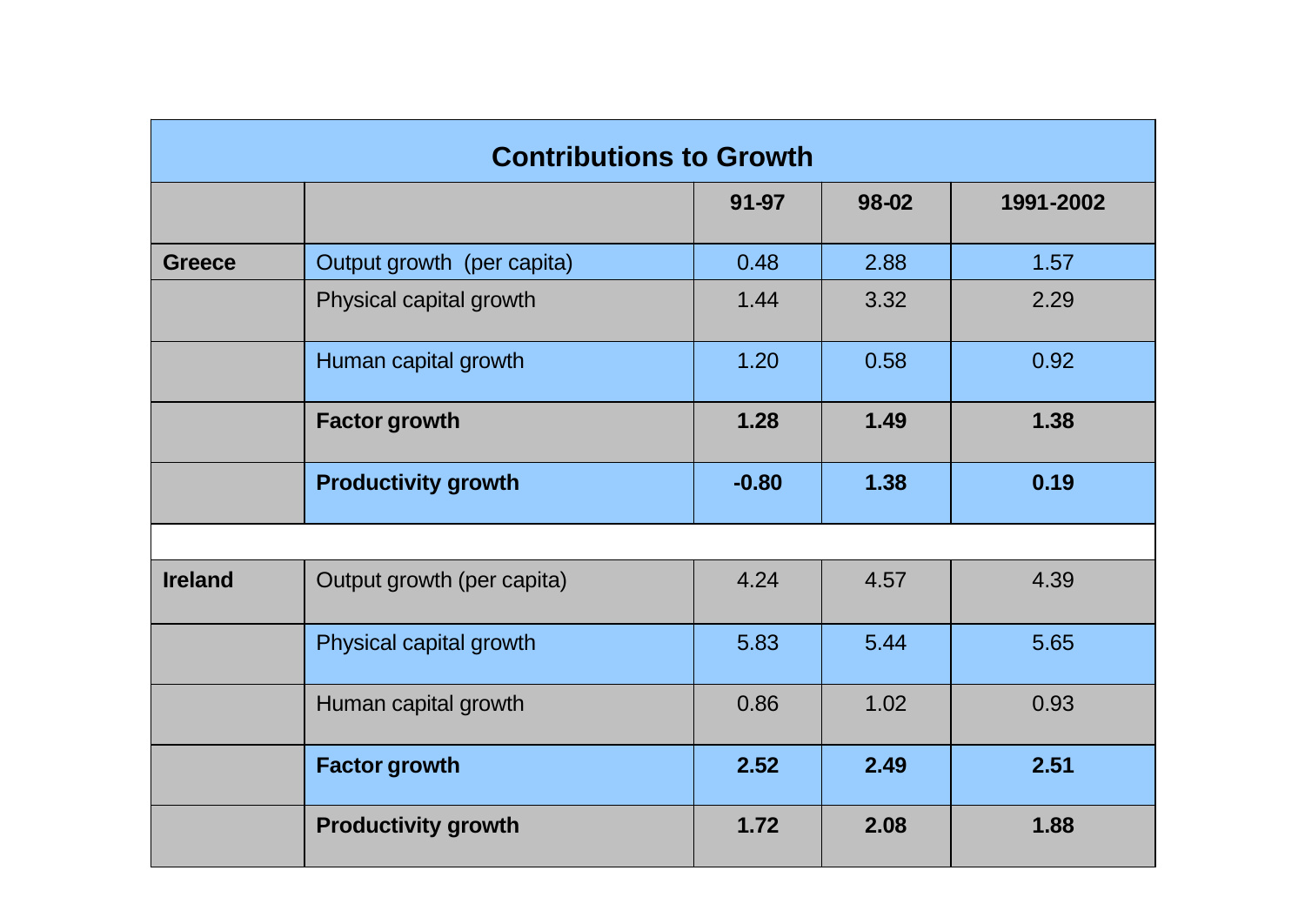| <b>Greece Multifactor productivity</b> |        |      |      |      |  |
|----------------------------------------|--------|------|------|------|--|
|                                        |        |      |      |      |  |
|                                        |        |      |      |      |  |
|                                        | 1999   | 2000 | 2001 | 2002 |  |
| <b>Output growth</b>                   | 2.0    | 5.4  | 5.3  | 4.0  |  |
| <b>Physical capital growth</b>         | 2.7    | 5.3  | 5.7  | 5.0  |  |
| Human capital growth                   | $-0.6$ | 1.3  | 1.1  | 0.4  |  |
| <b>Factor growth</b>                   | 0.5    | 2.6  | 2.6  | 2.0  |  |
| <b>Productivity growth</b>             | 1.5    | 2.7  | 2.6  | 2.0  |  |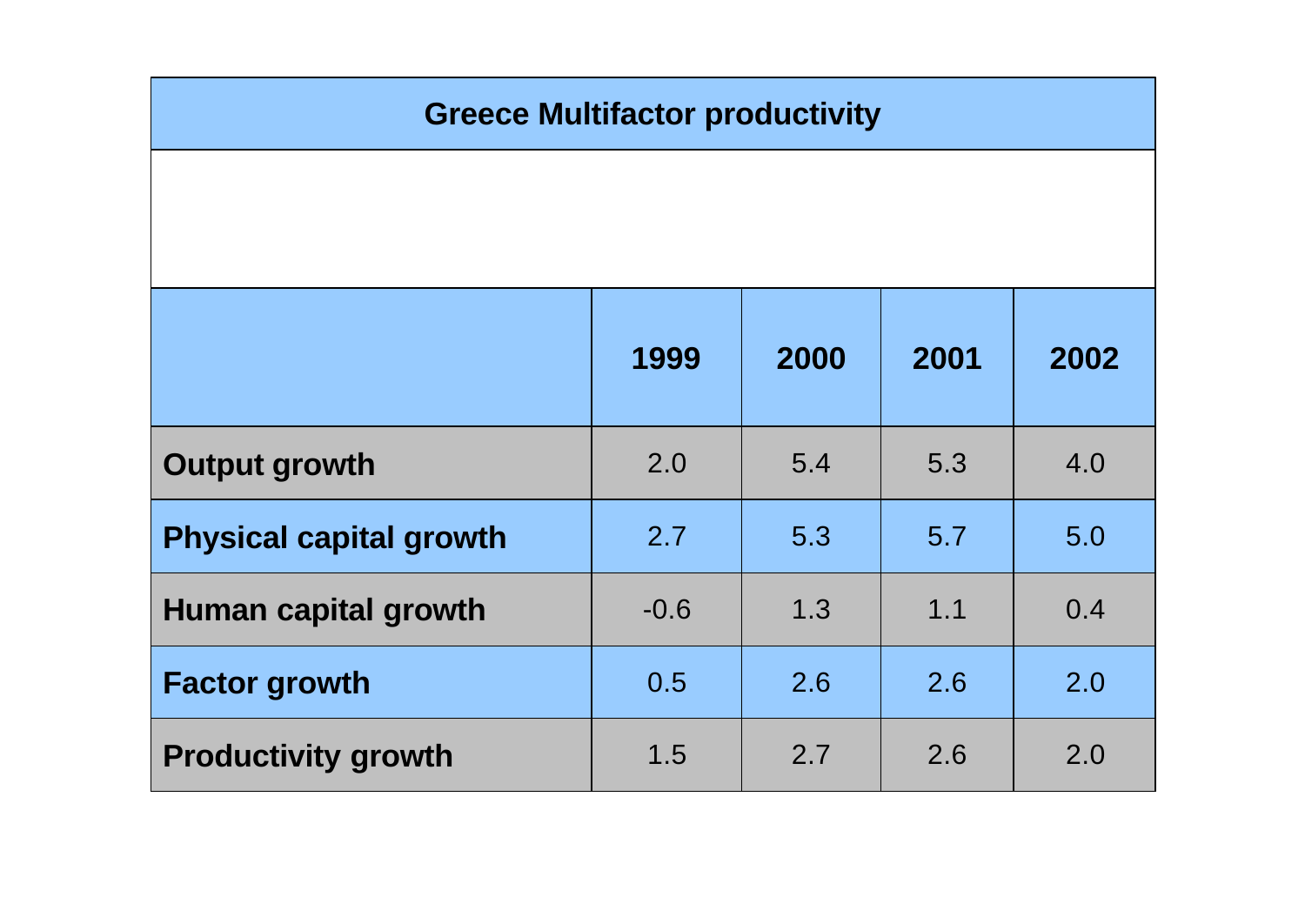**To understand more fully the productive capacity of the economy it is useful to decompose GNP per capita into a number of individual components, namely productivity, employment, participation and dependency, as follows**



**GNP per capita Productivity Employment Rate Participation Rate Inverse Dependency Ratio 15-64**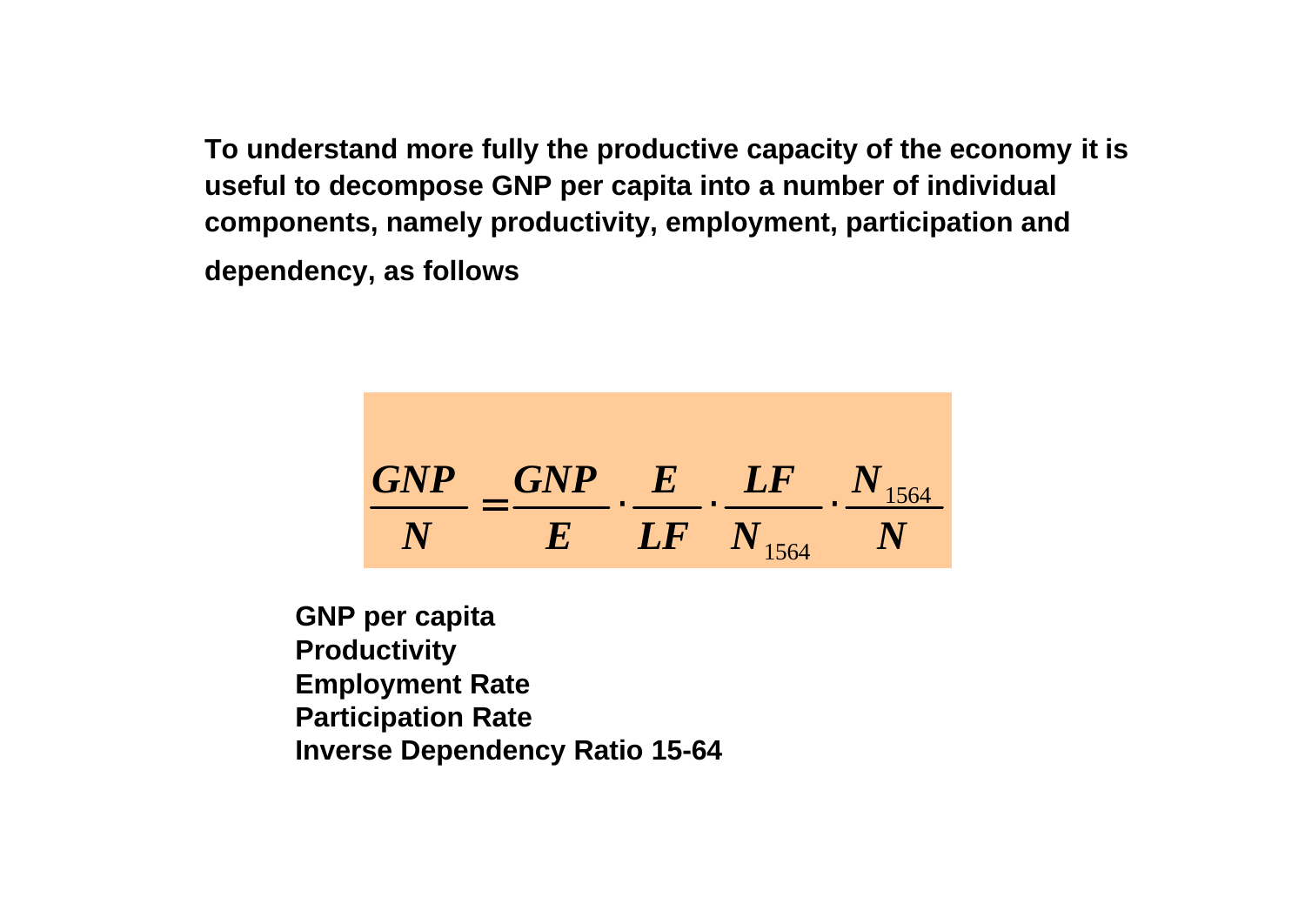### **Contribution of Labour components**



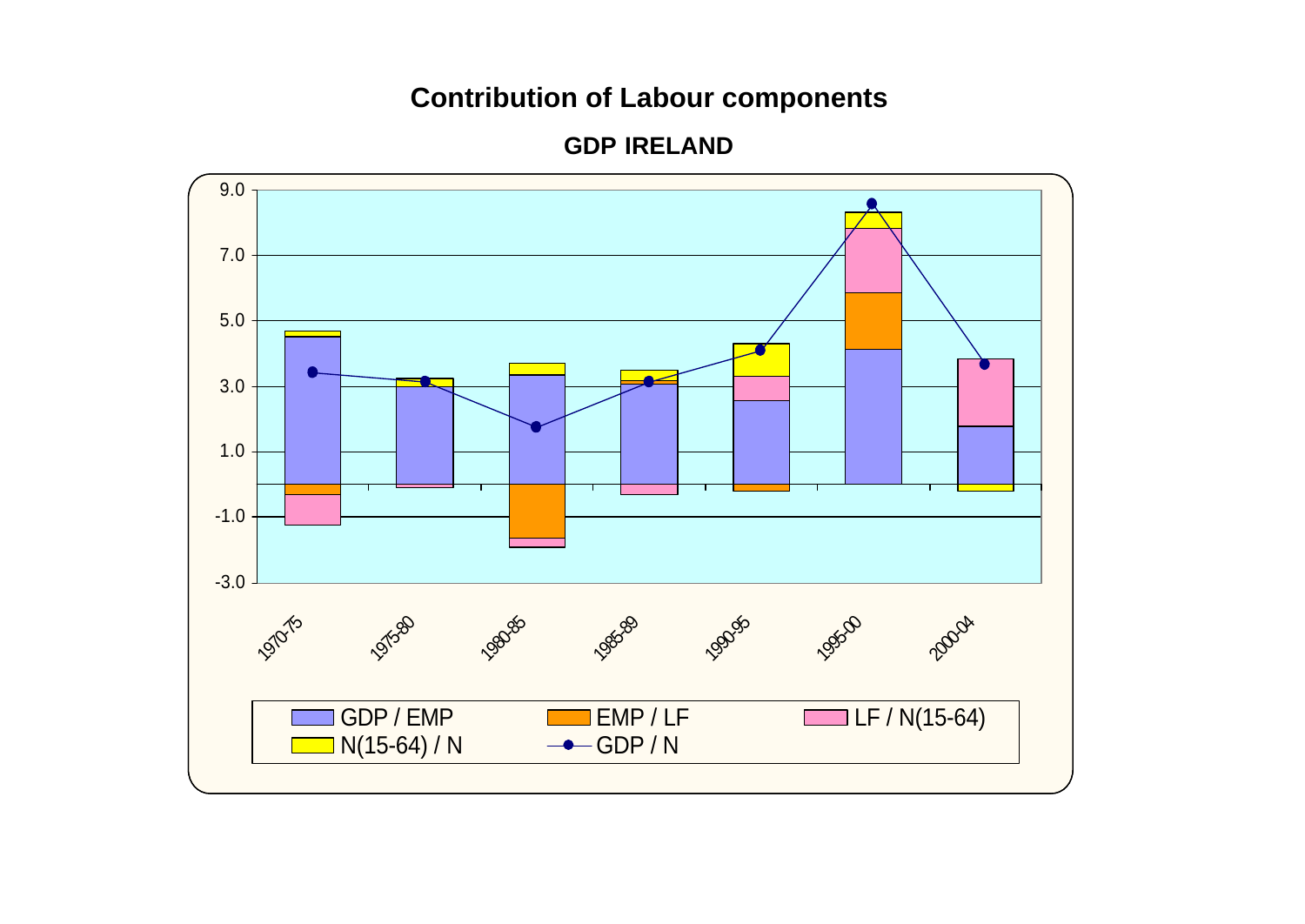### **Contribution of Labour components**

**GNP IRELAND**

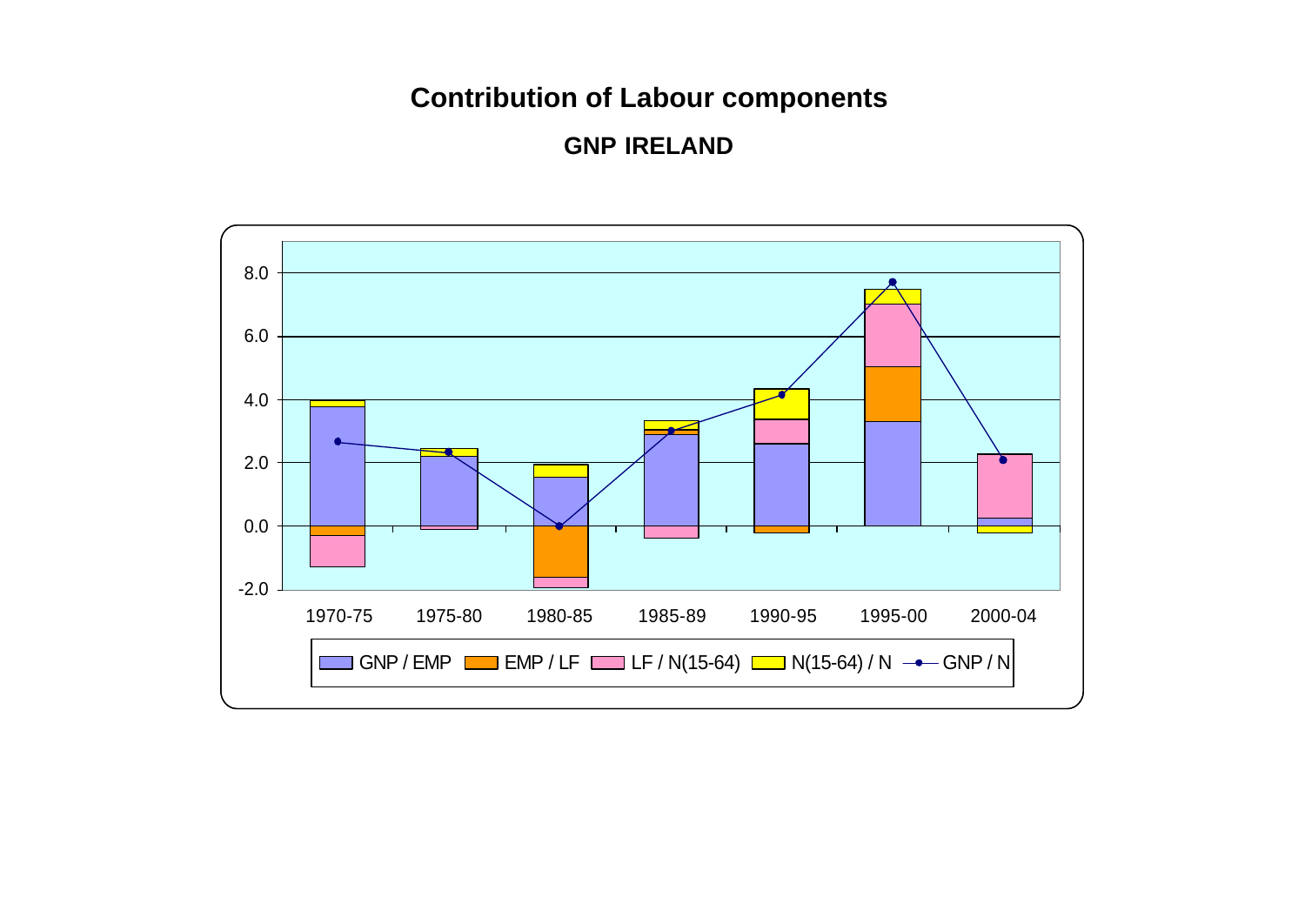#### **Contribution of Labour components**